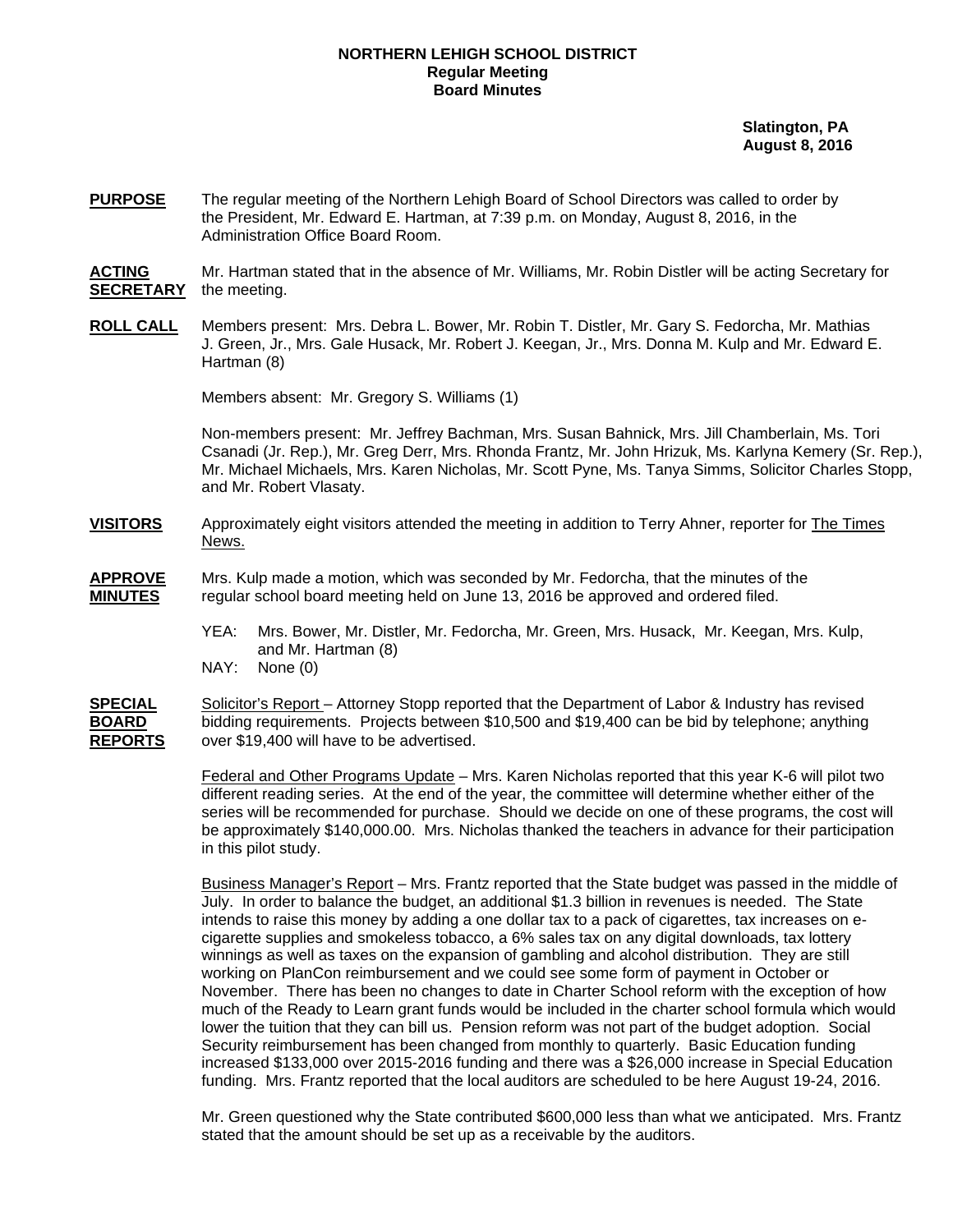**SPECIAL** Student Representatives to the Board Report – Ms. Karlyna Kemery introduced Tori Csanadi who will **BOARD** be the new Junior representative. They distributed their written student representative report and **REPORTS** verbally reported on its contents. **(cont.)**

> Superintendent's Report - Mr. Michaels introduced Mr. Shannon Helzer who has been interning with Mr. Michaels and the administrative team this summer.

Mr. Michaels stated that the buildings are almost ready for the start of school.

Mr. Michaels announced that on August 12-13, 2016, the Slatington Police Department will be holding an Active Shooter Training at Slatington Elementary. As part of our community outreach, we invited the Police to use our facilities.

Mr. Michaels stated that we have finally received our Risk and Vulnerability assessment from the Pennsylvania State police. After the safety team has a chance to review it, Mr. Michaels will share it with the Board.

Mr. Michaels introduced Ms. Janelle Scheckler who is on the agenda this evening for approval for the English teacher position at the High School.

Mr. Michaels invited the Board to attend Opening Day at the Middle School on August 22, 2016 at 8:00 a.m.

Mr. Hartman reported that an executive session was held prior to tonight's meeting to discuss personnel issues.

- **PERSONNEL** Mr. Fedorcha made a motion, which was seconded by Mr. Keegan, that the Board of Education approves the following personnel items:
- Resignation Accept the resignation of Patricia Bortz from her position as Lunch Room Monitor at Peters Elementary School effective June 9, 2016.

 Accept the resignation of Tracy DeLans from her position as special education instructional aide at Slatington Elementary School effective June 9, 2016.

Accept the resignation of Michelle Hock from her position as English Teacher at the Senior High School effective July 27, 2016.

Accept the resignation of Gina Orr from her position as Mathematics Teacher at the Middle School effective July 27, 2016.

Accept the resignation of Michael Strohl from his position as 5<sup>th</sup> Grade Elementary Teacher at Slatington Elementary School and football coach effective July 26, 2016.

 Accept the resignation of Ashlie Eckert from her position as Spanish Teacher at the High School, and Assistant Track Coach effective August 8, 2016.

| Administrative Amber Kuntz |               |                                                            |
|----------------------------|---------------|------------------------------------------------------------|
| Transfer                   | From:         | 6 <sup>th</sup> Grade Learning Support Teacher Slatington  |
| Instructional              |               | <b>Elementary School</b>                                   |
|                            | To:           | 6 <sup>th</sup> Grade Teacher Slatington Elementary School |
|                            | Salary:       | No change in salary                                        |
|                            | Effective:    | August 22, 2016                                            |
|                            | Susan Bachman |                                                            |
|                            | From:         | 4th Grade Teacher Slatington Elementary School             |
|                            | To:           | 6 <sup>th</sup> Grade Teacher Slatington Elementary School |
|                            | Salary:       | No change in salary                                        |
|                            | Effective:    | August 22, 2016                                            |
|                            |               |                                                            |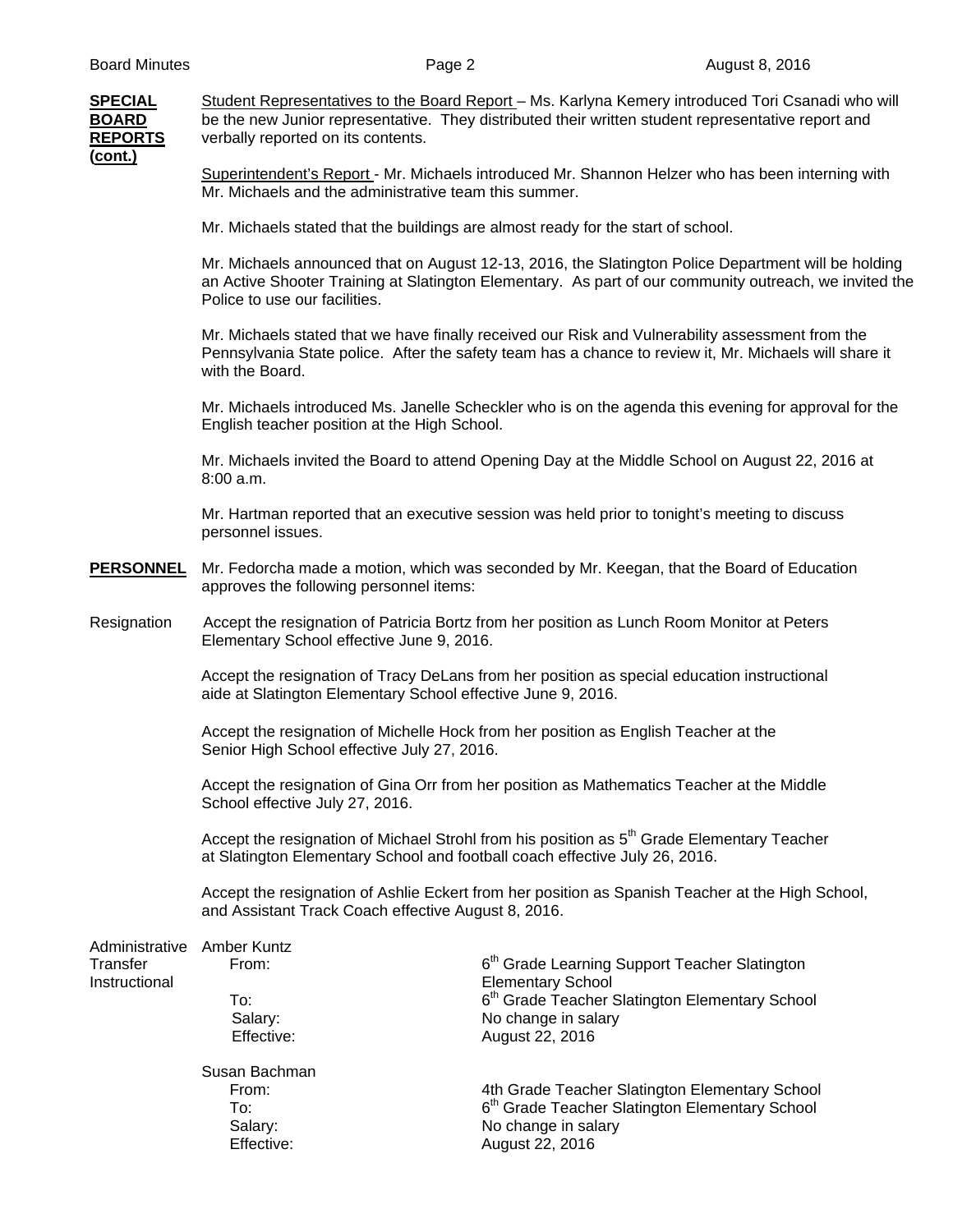| <b>PERSONNEL</b> |                                                                      |                                                                                                                                                                             |
|------------------|----------------------------------------------------------------------|-----------------------------------------------------------------------------------------------------------------------------------------------------------------------------|
| <u>(cont.)</u>   | Jennifer Balliet<br>From:<br>To:                                     | <b>Temporary Professional Employee</b><br>Permanent Substitute Teacher<br>5 <sup>th</sup> Grade Teacher - Slatington Elementary School<br>replacing Dawn Mayer who retired. |
|                  | Salary:                                                              | \$46,975 Prorated (Step 2 Bachelors on the 2016-2017 CBA<br><b>Salary Schedule</b>                                                                                          |
|                  | Effective:                                                           | November 3, 2016                                                                                                                                                            |
| Non-Instruct-    | Janice Herzog                                                        |                                                                                                                                                                             |
| ional            | From:                                                                | Learning Support Paraprofessional at Peters Elementary<br>School                                                                                                            |
|                  | To:                                                                  | Emotional Support Paraprofessional at the Middle<br>School                                                                                                                  |
|                  | Salary:<br>Effective:                                                | No change in salary<br>August 22, 2016                                                                                                                                      |
|                  | <b>Kimberly Wagner</b>                                               |                                                                                                                                                                             |
|                  | From:<br>To:<br>Salary:<br>Effective:                                | <b>Emotional Support Paraprofessional at the Middle School</b><br>PCA for Student #1890025 at the High School<br>No change in salary                                        |
|                  |                                                                      | August 22, 2016                                                                                                                                                             |
|                  | Jennifer Haas<br>From:<br>To:                                        | PCA for student who graduated<br>PCA for Student #2590017 at Slatington Elementary                                                                                          |
|                  | Salary:<br>Effective:                                                | School<br>No change in salary<br>August 22, 2016                                                                                                                            |
| Appointment      | Matthew Davis*                                                       | <b>Professional Employee</b>                                                                                                                                                |
| Instructional    | Assignment:                                                          | Middle School Math Teacher replacing Gina Orr who<br>resigned.                                                                                                              |
|                  | Salary:                                                              | \$56,800.00 (Step 6 Masters on the 2016-2017 CBA<br>Salary Schedule)                                                                                                        |
|                  | Effective:<br>* Pending Verification of Missing Personnel File Items | August 22, 2016                                                                                                                                                             |
|                  | Tracy Karpowich*<br>Assignment:                                      | <b>Professional Employee</b><br>High School Learning Support Teacher replacing Amy<br>Zeiser who was transferred to Slatington Elementary School.                           |
|                  | Salary:                                                              | \$53,300 (Step 7 Bachelor's +24 on the 2016-2017 CBA<br>Salary Schedule)                                                                                                    |
|                  | Effective:<br>* Pending Verification of Missing Personnel File Items | August 22, 2016                                                                                                                                                             |
|                  | William Neal*<br>Assignment:                                         | <b>Temporary Professional Employee</b><br>Slatington Elementary School 3rd Grade Teacher<br>replacing Marilyn Steckel who retired.                                          |
|                  | Salary:                                                              | \$55,300 (Step 1 Masters on the 2016-2017 CBA Salary<br>Schedule)                                                                                                           |
|                  | Effective:<br>* Pending Verification of Missing Personnel File Items | August 22, 2016                                                                                                                                                             |
|                  | Nicole Nightlinger*<br>Assignment:                                   | <b>Temporary Professional Employee</b><br>Middle School Emotional Support Teacher replacing<br>Kayla Perkowski who was transferred to Peters<br>Elementary School.          |
|                  | Salary:                                                              | \$55,300. (Step 1 Masters on the 2016-2017 CBA Salary<br>Schedule)                                                                                                          |
|                  | Effective:                                                           | August 22, 2016                                                                                                                                                             |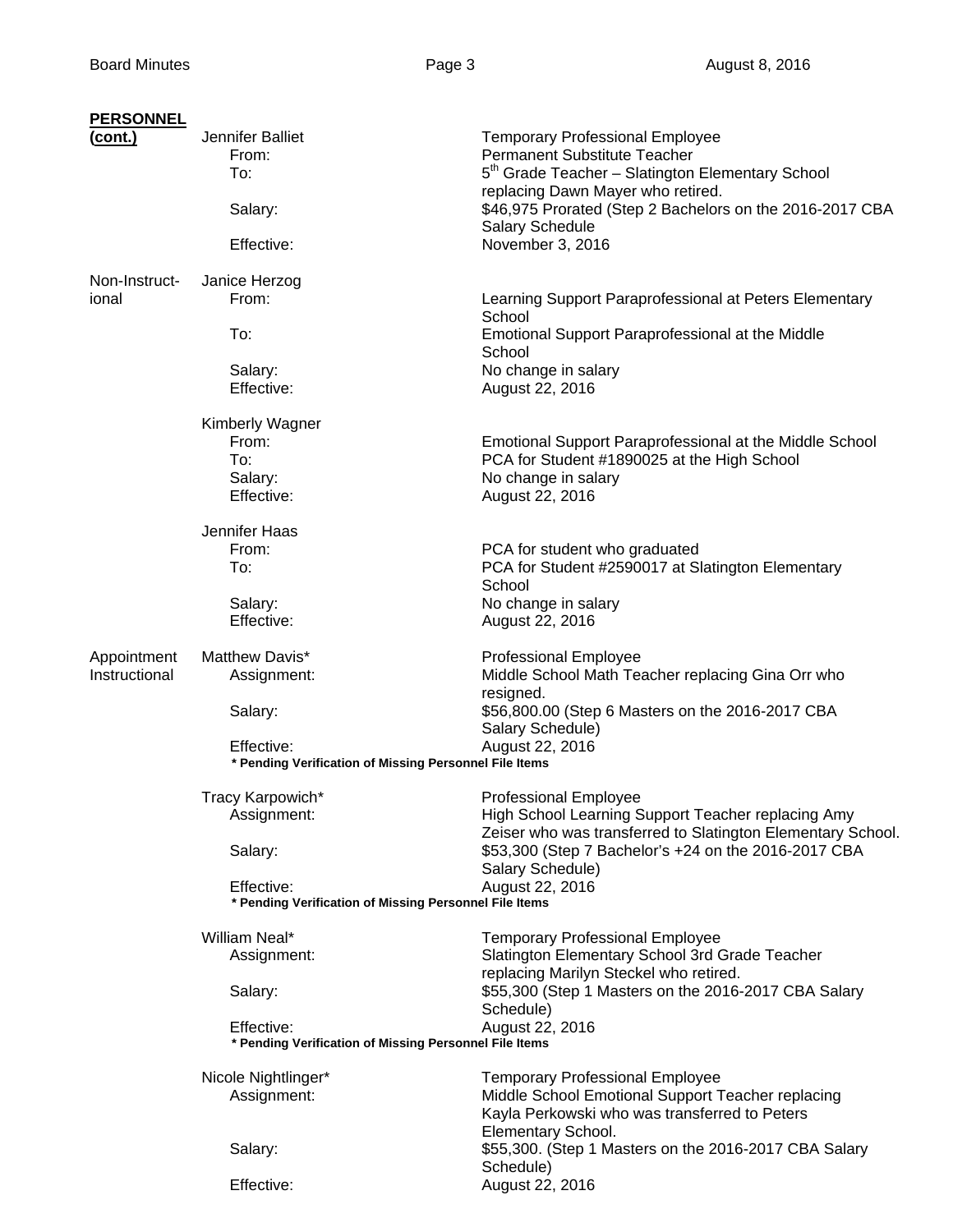|                     |                                                                                                                                                                                         | * Pending Verification of Missing Personnel File Items                                                                                                                                                                                                                  |                          |  |  |  |
|---------------------|-----------------------------------------------------------------------------------------------------------------------------------------------------------------------------------------|-------------------------------------------------------------------------------------------------------------------------------------------------------------------------------------------------------------------------------------------------------------------------|--------------------------|--|--|--|
| <b>PERSONNEL</b>    | Janelle Scheckler*                                                                                                                                                                      | <b>Temporary Professional Employee</b>                                                                                                                                                                                                                                  |                          |  |  |  |
| <u>(cont.)</u>      | Assignment:                                                                                                                                                                             | High School English Teacher replacing Michelle Hock<br>who resigned.                                                                                                                                                                                                    |                          |  |  |  |
|                     | Salary:                                                                                                                                                                                 | \$52,100. (Step 1 Bachelors+24 on the 2016-2017 CBA<br>Salary Schedule)                                                                                                                                                                                                 |                          |  |  |  |
|                     | Effective:                                                                                                                                                                              | August 22, 2016                                                                                                                                                                                                                                                         |                          |  |  |  |
|                     |                                                                                                                                                                                         | * Pending Verification of Missing Personnel File Items                                                                                                                                                                                                                  |                          |  |  |  |
|                     | Sara Shimer*                                                                                                                                                                            | <b>Temporary Professional Employee</b>                                                                                                                                                                                                                                  |                          |  |  |  |
|                     | Assignment:                                                                                                                                                                             | Slatington Elementary School 4 <sup>th</sup> Grade Teacher<br>replacing Susan Bachman who was transferred to<br>Slatington Elementary School 6 <sup>th</sup> Grade Teacher.                                                                                             |                          |  |  |  |
|                     | Salary:                                                                                                                                                                                 | \$52,300 (Step 2 Bachelors+24 on the 2016-2017 CBA<br>Salary Schedule)                                                                                                                                                                                                  |                          |  |  |  |
|                     | Effective:                                                                                                                                                                              | August 22, 2016                                                                                                                                                                                                                                                         |                          |  |  |  |
|                     |                                                                                                                                                                                         | * Pending Verification of Missing Personnel File Items                                                                                                                                                                                                                  |                          |  |  |  |
|                     | <b>Anthony Tulio</b>                                                                                                                                                                    | <b>Temporary Professional Employee</b>                                                                                                                                                                                                                                  |                          |  |  |  |
|                     | Assignment:                                                                                                                                                                             | Slatington Elementary School 5th Grade Teacher<br>replacing Michael Strohl who resigned.                                                                                                                                                                                |                          |  |  |  |
|                     | Salary:                                                                                                                                                                                 | \$55,900 (Step 3 Masters on the 2016-2017 CBA Salary                                                                                                                                                                                                                    |                          |  |  |  |
|                     |                                                                                                                                                                                         | Schedule)                                                                                                                                                                                                                                                               |                          |  |  |  |
|                     | Effective:                                                                                                                                                                              | August 22, 2016<br>* Pending Verification of Missing Personnel File Items                                                                                                                                                                                               |                          |  |  |  |
|                     |                                                                                                                                                                                         |                                                                                                                                                                                                                                                                         |                          |  |  |  |
|                     | Tayler Urban*<br>Assignment:                                                                                                                                                            | <b>Temporary Vacancy Replacement</b><br>High School English Teacher replacing a teacher on                                                                                                                                                                              |                          |  |  |  |
|                     |                                                                                                                                                                                         | family medical leave.                                                                                                                                                                                                                                                   |                          |  |  |  |
|                     | Salary:                                                                                                                                                                                 | Substitute Teacher Rate Days 1-30 at \$120/day; Day                                                                                                                                                                                                                     |                          |  |  |  |
|                     |                                                                                                                                                                                         | 31 and beyond: \$46,875 (Step 1 Bachelors on the                                                                                                                                                                                                                        |                          |  |  |  |
|                     | Effective:                                                                                                                                                                              | 2016-2017 CBA Salary Schedule)<br>August 22, 2016                                                                                                                                                                                                                       |                          |  |  |  |
|                     | <b>Termination Date:</b>                                                                                                                                                                | Upon return of full time teacher                                                                                                                                                                                                                                        |                          |  |  |  |
|                     |                                                                                                                                                                                         | * Pending Verification of Missing Personnel File Items                                                                                                                                                                                                                  |                          |  |  |  |
| Leave of<br>Absence |                                                                                                                                                                                         | Approve the request of employee #3610 to take a leave of absence for her own medical reasons<br>beginning on August 22, 2016. Employee is requesting to use accumulated sick days. Employee<br>plans to return to her current position upon release from her physician. |                          |  |  |  |
|                     |                                                                                                                                                                                         | Approve the request of employee #2825 to take a medical leave of absence on or about                                                                                                                                                                                    |                          |  |  |  |
|                     | September 11, 2016 for the birth of her first child. Employee is requesting to use 30 sick days.                                                                                        |                                                                                                                                                                                                                                                                         |                          |  |  |  |
|                     | Upon exhaustion of sick days, she is requesting a twelve week Family Medical Leave.<br>Employee will be returning to her teaching position upon release from her attending physician on |                                                                                                                                                                                                                                                                         |                          |  |  |  |
|                     | or about January 23, 2017.                                                                                                                                                              |                                                                                                                                                                                                                                                                         |                          |  |  |  |
| Co-Curricular       |                                                                                                                                                                                         | Motion to renew the appointment of the following Co-Curricular positions for the 2016-2017                                                                                                                                                                              |                          |  |  |  |
| Appointments        | school year:                                                                                                                                                                            |                                                                                                                                                                                                                                                                         |                          |  |  |  |
| 2016-2017           | Susan Bachman                                                                                                                                                                           | <b>Elementary Scholastic Scrimmage</b>                                                                                                                                                                                                                                  | 463.00<br>\$             |  |  |  |
|                     | <b>Christopher Barnes</b>                                                                                                                                                               | <b>MS Newspaper Advisor</b>                                                                                                                                                                                                                                             | \$484.00                 |  |  |  |
|                     | Jeremy Battista                                                                                                                                                                         | <b>MS Yearbook Advisor</b>                                                                                                                                                                                                                                              | \$854.00                 |  |  |  |
|                     | <b>Christopher Bennett</b><br>David Carroll                                                                                                                                             | Assistant Baseball Coach (JV)<br>Senior High Band Advisor                                                                                                                                                                                                               | \$3,081.00<br>\$5,001.00 |  |  |  |
|                     | David Carroll                                                                                                                                                                           | <b>MS Band Director</b>                                                                                                                                                                                                                                                 | \$731.00                 |  |  |  |
|                     | Jonathan DeFrain                                                                                                                                                                        | Senior High Student Council Advisor                                                                                                                                                                                                                                     | \$2,195.00               |  |  |  |
|                     | Jonathan DeFrain                                                                                                                                                                        | <b>Assistant Softball Coach</b>                                                                                                                                                                                                                                         | \$3,081.00               |  |  |  |
|                     | Ashlie Eckert                                                                                                                                                                           | <b>Assistant Track Coach</b>                                                                                                                                                                                                                                            | \$3,081.00               |  |  |  |
|                     | <b>Rick Eckhart</b>                                                                                                                                                                     | MS Jr. Ntl. Honor Society (Shared \$439.00)                                                                                                                                                                                                                             | \$219.50                 |  |  |  |
|                     | <b>Scott Gerould</b>                                                                                                                                                                    | <b>Assistant Track Coach</b>                                                                                                                                                                                                                                            | \$3,081.00               |  |  |  |
|                     | Jason Graver                                                                                                                                                                            | MS Jr. Ntl. Honor Society (Shared \$439.00)                                                                                                                                                                                                                             | \$219.50                 |  |  |  |
|                     | <b>Manny Guedes</b>                                                                                                                                                                     | MS Spring Intramurals - Weightlifting                                                                                                                                                                                                                                   | \$854.00                 |  |  |  |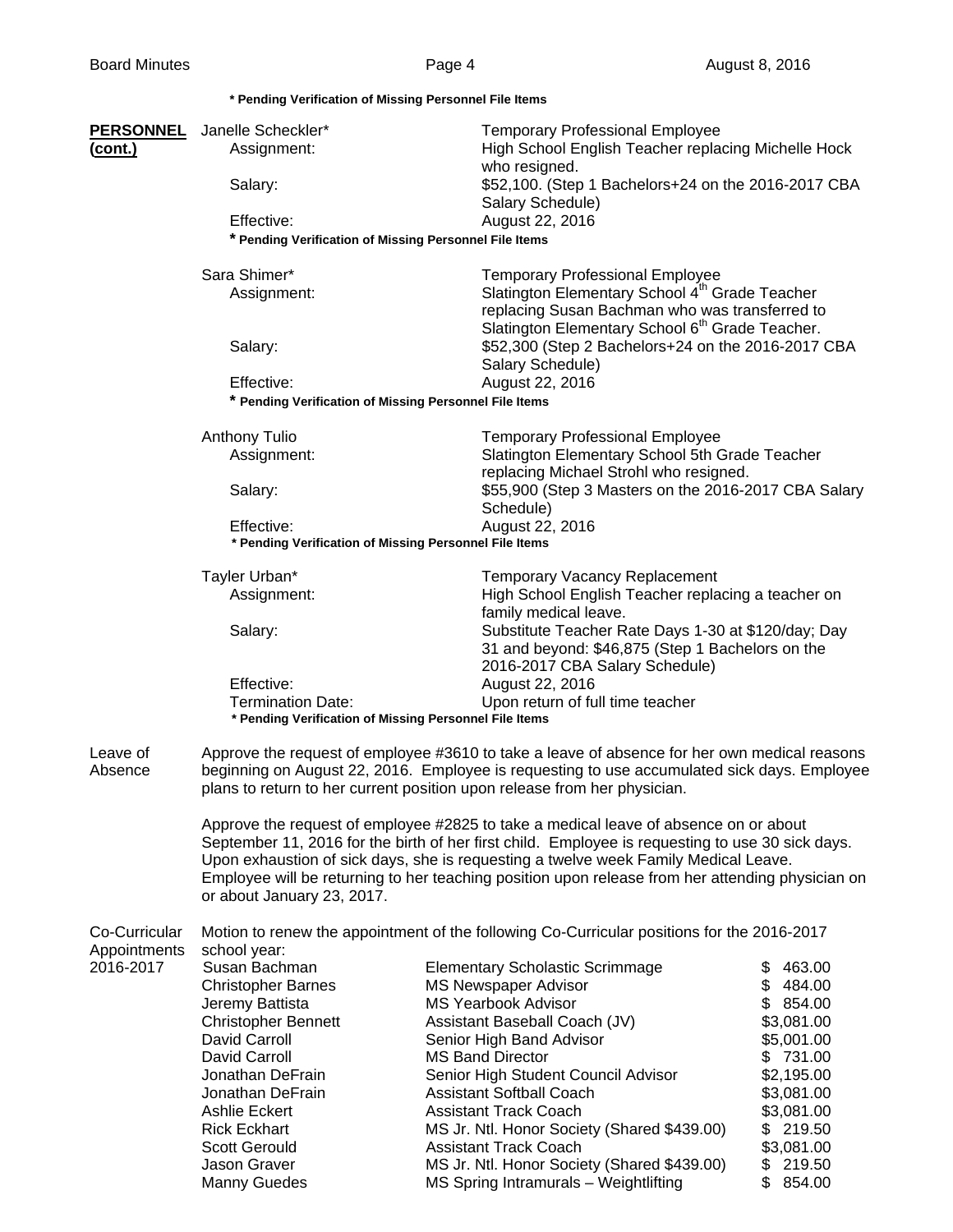| <b>PERSONNEL</b><br>(cont.)                  | <b>Todd Herzog</b><br><b>Robert Hicks</b><br>Stephen Hluschak<br>Stephen Hluschak<br>Mark Hoffman<br>Andrew Kern<br>Gregory King<br>Michael Lehtonen<br>Michael Lehtonen<br>Derek Long<br>Jeffrey Miller<br>Nicole Nightlinger<br>David Oertner<br>Henry Ojeda<br>MaryAnne S.-Mattiola<br><b>Rachel Reiter</b><br><b>Rachel Reiter</b><br>Joseph Tout<br>Joseph Tout<br>Randal Utsch | Sr. High Spring Intramurals - Weightlifting<br><b>Head Softball Coach</b><br><b>Assistant Baseball Coach</b><br>Sr. High Winter Intramurals - Weightlifting<br><b>Assistant Softball Coach</b><br>Middle School Web Page Advisor<br><b>Head Baseball Coach</b><br>Sr. High Winter Intramurals - Winter Track<br><b>Head Track Coach</b><br><b>Assistant Track Coach</b><br>Sr. High Fall Intramural - Basketball<br><b>MS Student Council</b><br><b>Assistant Track Coach</b><br>Middle School Coed Soccer Coach<br><b>Yearbook Advisor</b><br><b>MS Chorus Advisor</b><br><b>HS Chorus Advisor</b><br>Sr. High Spring Intramurals - Weightlifting<br>Sr. High Winter Intramurals - Weightlifting<br>Majorette/Band Advisor | \$854.00<br>\$4,866.00<br>\$3,081.00<br>\$854.00<br>\$3,081.00<br>\$427.00<br>\$4,866.00<br>\$854.00<br>\$4,866.00<br>\$3,081.00<br>\$854.00<br>\$1,320.00<br>\$3,081.00<br>\$2,757.00<br>\$2,545.00<br>\$731.00<br>\$1,829.00<br>\$854.00<br>\$854.00<br>\$2,195.00 |
|----------------------------------------------|--------------------------------------------------------------------------------------------------------------------------------------------------------------------------------------------------------------------------------------------------------------------------------------------------------------------------------------------------------------------------------------|-----------------------------------------------------------------------------------------------------------------------------------------------------------------------------------------------------------------------------------------------------------------------------------------------------------------------------------------------------------------------------------------------------------------------------------------------------------------------------------------------------------------------------------------------------------------------------------------------------------------------------------------------------------------------------------------------------------------------------|----------------------------------------------------------------------------------------------------------------------------------------------------------------------------------------------------------------------------------------------------------------------|
| Co-Curricular<br>Volunteers                  | Kayla Belles*<br>Cody Bowman*<br>Dylan Hofmann*<br>Melissa Levendusky<br><b>Drake Pristash</b><br>Joseph Seremula<br><b>Brian Schell</b><br>* Pending Verification of Missing Personnel File Items                                                                                                                                                                                   | Assistant Girls' Soccer Coach<br><b>Assistant Football Coach</b><br><b>Assistant Football Coach</b><br><b>Assistant Softball Coach</b><br><b>Assistant Track Coach</b><br><b>Assistant Baseball Coach</b><br><b>Assistant Softball Coach</b>                                                                                                                                                                                                                                                                                                                                                                                                                                                                                |                                                                                                                                                                                                                                                                      |
| Assistant<br>Athletic<br>Director<br>J. Tout |                                                                                                                                                                                                                                                                                                                                                                                      | Approve the appointment of Joseph Tout as Assistant Athletic Director for the 2016-2017<br>school year at a stipend of \$3,500.00. He will assist the Athletic Director in all Athletic<br>Director duties and responsibilities and will be responsible for athletic fundraising activities.                                                                                                                                                                                                                                                                                                                                                                                                                                |                                                                                                                                                                                                                                                                      |
| Game<br>Workers<br>2016-2017<br>rates        |                                                                                                                                                                                                                                                                                                                                                                                      | Motion to renew the appointment of the following list of people as Game Workers for the<br>2016-2017 school year. Game Workers consist of ticket sellers and takers, game announcers,<br>scoreboard operators, timers, field judges, scorekeepers. Rate of pay is consistent with the<br>approved on the 2016-2017 Supplementary Personnel Salary Schedule.                                                                                                                                                                                                                                                                                                                                                                 |                                                                                                                                                                                                                                                                      |
|                                              | Chris Baumann<br><b>Chris Bennett</b><br>Cody Bowman*<br><b>Elizabeth Case</b><br>Jonathan DeFrain<br>Alden Farber<br>Kelly Follweiler<br><b>Scott Gerould</b><br>Stephen Hluschak<br>Patricia Jones<br>Greg King<br>Mike Lehtonen<br>Vonda Lorson<br>Michael Mengel<br><b>Kathy Nowlin</b><br>Kayla Perkowski<br>Michelle Raber<br>Dennis Rehrig<br>Nicholas Sander                 | Kyle Baumann<br><b>Terry Bowman</b><br>Jennifer Butz<br><b>Allison Chruscial</b><br>Scott DeLong<br>Jamie Farber<br>Jessica Frew<br>Barry Herman<br>Dylan Hofmann*<br>Andrew Kern<br>Mark Lavine<br>Derek Long<br><b>Steve Martinez</b><br>Jacqueline Miller<br>David Oertner<br>David Pristash<br>Kathleen Reese<br>Nancy Rehrig<br>Paula Seiler                                                                                                                                                                                                                                                                                                                                                                           |                                                                                                                                                                                                                                                                      |

Nicholas Sander Paula Seiler<br>
James Yadush Amy Zeiser James Yadush  **\* Pending Verification of Missing Personnel File Items**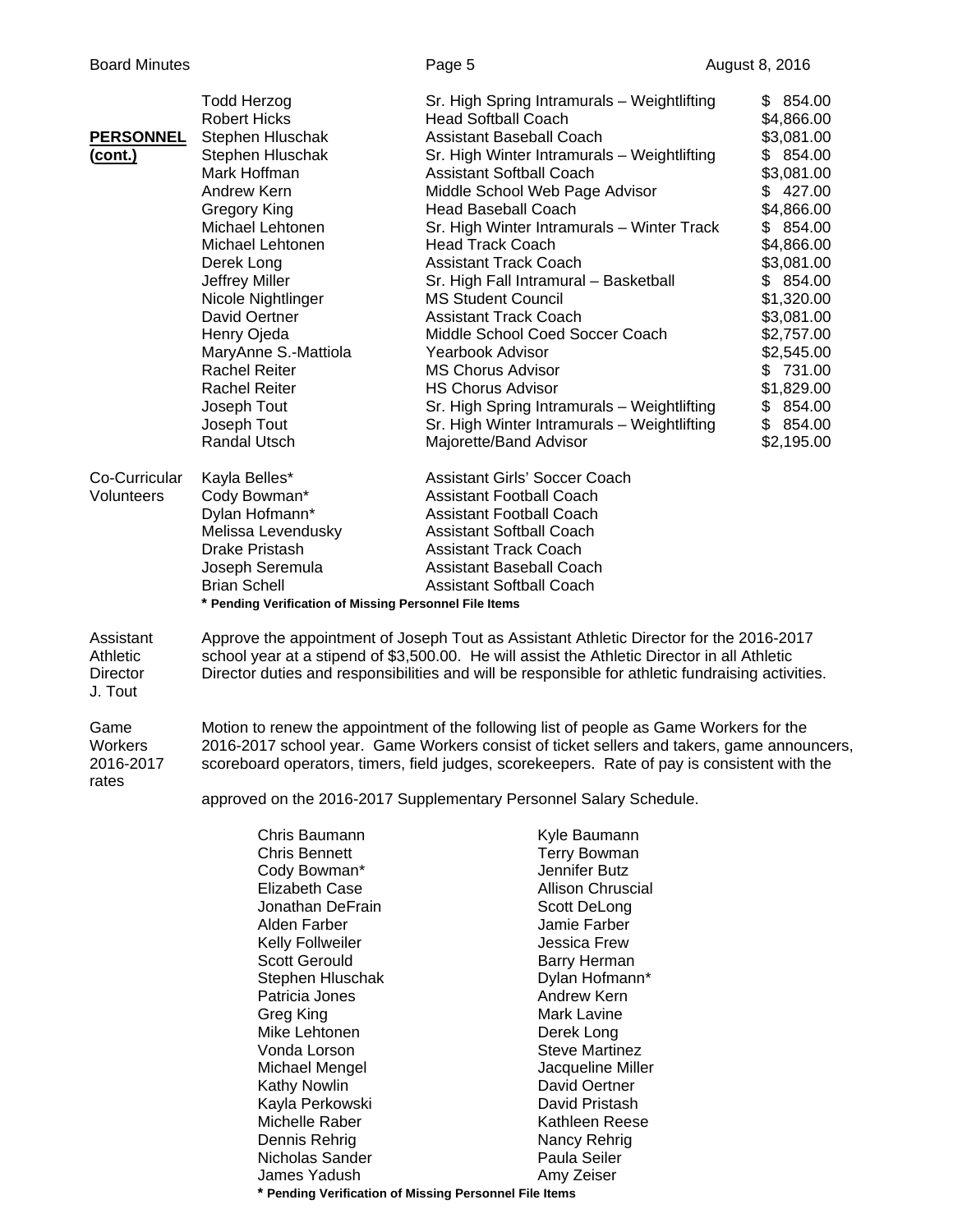## **PERSONNEL**

**(cont.)** Acknowledge the following teacher who has completed the requirements per the Salary Collective Bargaining Agreement that would entitle them to a salary increase for the 2016-2017 Adjustments school year:

| Amber Kuntz |            |
|-------------|------------|
| From:       | Step 6B+24 |
| To:         | Step 6M    |

Professional According to Article II – 1108, subsection (b) of the School Code: "a temporary professional Contracts employee, initially employed by a school district on or after June 30, 1996, whose work has been certified by the district superintendent to the secretary of the school district, during the last four (4) months of the third year of such service, as being satisfactory, shall thereafter be a "professional employee" within the meaning of this article." Therefore, it is recommended to approve "professional employee" status as per the school code for the following teachers who have satisfactorily completed three years of service to the Northern Lehigh School District:

Ashlie Eckert Kayla Perkowski

## Substitute- Motion to renew the appointment of the following substitute teachers for the 2016-2017 school Instructional year at the 2016-2017 substitute teacher rates as approved on the Supplementary Personnel Salary Schedule:

 Thomas Battista – Health & Physical Education Stephanie Boyer – Special Education PK-8; Elementary K-4 Janet Brostedt – Elementary James Fisher – Social Studies Jo Lyn Gazo – Social Studies, Family & Consumer Science, Library Science Ricky Guth – Citizenship 7-12 Dylan Hofmann\* - Health & Physical Education Dawn Kemery - Elementary Elena Krupa – Special Education; Early Childhood N-3 Samantha Lilly – Elementary & Special Education Caitlin Makoul - Elementary & ESL Andrew Marth – Physics & Mathematics Helene McGuire-Hein - School Nurse Patricia Passick – Art K-12 Linda Sarver - Art Candace Steffie – Elementary Megan Wagner – Elementary PK-4 Jane Wessner – Elementary **\*Pending Verification of Missing Personnel File Items** 

Substitute- Motion to renew the appointment of the following individuals as substitute secretary/aides for the 2016- Non- 2017 school year at the 2016-2017 substitute rate as approved on the Supplementary Personnel Instructional Salary Schedule: Aide/ Secretary Davina Blose Bobbi Jo Reed\* Laura Olinger **Heather Remaley\* Heather Remaley\*** Christine Sigley **Christine Sigley Janice Wasilkowski**  Tina Williams Claudia Young **\*Pending Verification of Missing Documents**  Cafeteria Motion to renew the appointment of the following individuals as substitute cafeteria workers for the Workers 2016-2017 school year at the 2016-2017 substitute rate as approved on the Supplementary Personnel Salary Schedule: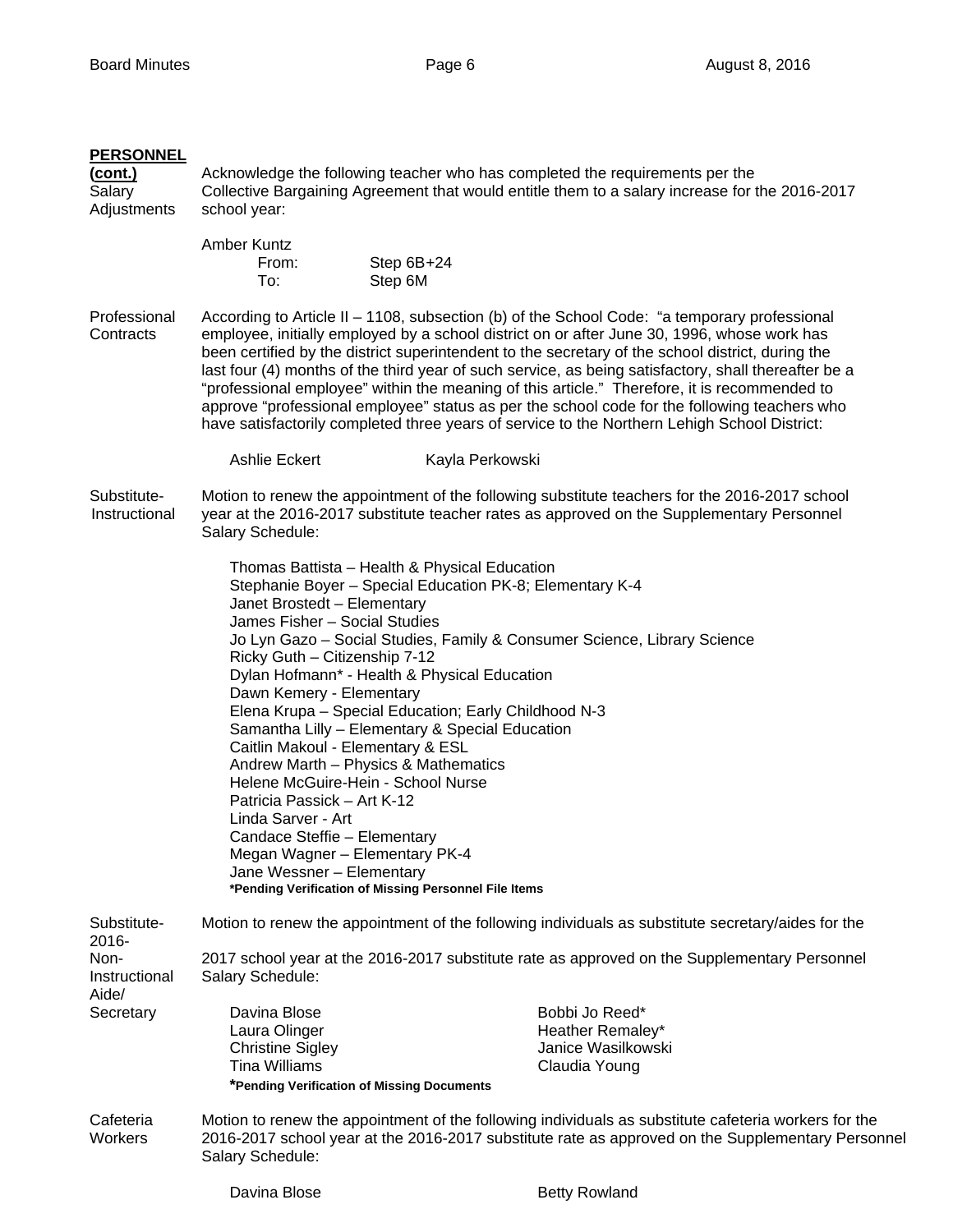| <b>PERSONNEL</b>                                                     | <b>Crystal Buck</b><br>Bobbi Jo Reed*<br>Heather Remaley*<br>*Pending Verification of Missing Personnel File Items                                                                        | <b>Christine Sigley</b><br>Janice Wasilkowski<br>Claudia Young                                                                                                                                                                                                                          |  |  |
|----------------------------------------------------------------------|-------------------------------------------------------------------------------------------------------------------------------------------------------------------------------------------|-----------------------------------------------------------------------------------------------------------------------------------------------------------------------------------------------------------------------------------------------------------------------------------------|--|--|
| (cont.)<br>Custodians                                                | Approve the following individuals as substitute custodians for the 2016-2017 school year at the 2016-<br>2017 substitute rate as approved on the Supplementary Personnel Salary Schedule: |                                                                                                                                                                                                                                                                                         |  |  |
|                                                                      | Bobbi Jo Reed*<br>Eric Schaner<br>*Pending Verification of Missing Documents                                                                                                              | <b>Franklin Stoss</b>                                                                                                                                                                                                                                                                   |  |  |
|                                                                      | YEA:<br>and Mr. Hartman (8)<br>NAY:<br>None $(0)$                                                                                                                                         | Mrs. Bower, Mr. Distler, Mr. Fedorcha, Mr. Green, Mrs. Husack, Mr. Keegan, Mrs. Kulp,                                                                                                                                                                                                   |  |  |
| <b>POLICY</b>                                                        | approves the following policy items:                                                                                                                                                      | Mr. Distler made a motion, which was seconded by Mrs. Husack, that the Board of Education                                                                                                                                                                                               |  |  |
| <b>Board Policy</b><br>Second                                        | reading.                                                                                                                                                                                  | Approve school board policy #212 - Pupils - Reporting Student Progress, as presented after second                                                                                                                                                                                       |  |  |
| Reading                                                              |                                                                                                                                                                                           | Approve school board policy #222 - Pupils - Tobacco Use, as presented after second reading.                                                                                                                                                                                             |  |  |
|                                                                      | reading.                                                                                                                                                                                  | Approve school board policy #808 - Operations - Food Services, as presented after second                                                                                                                                                                                                |  |  |
|                                                                      |                                                                                                                                                                                           | Approve school board policy #823 – Operations - Naloxone, as presented after second reading.                                                                                                                                                                                            |  |  |
|                                                                      |                                                                                                                                                                                           | Approve and adopt school board policy #827 – Operations – Conflict of Interest, as presented.                                                                                                                                                                                           |  |  |
| Student-                                                             |                                                                                                                                                                                           | Approve the changes to the Elementary School Student-Parent Handbook as presented.                                                                                                                                                                                                      |  |  |
| Parent<br>Handbooks                                                  | Approve the changes to the Middle School Student-Parent Handbook as presented.                                                                                                            |                                                                                                                                                                                                                                                                                         |  |  |
|                                                                      | Approve the changes to the High School Student-Parent Handbook as presented.                                                                                                              |                                                                                                                                                                                                                                                                                         |  |  |
| Special<br>Education<br>Agreement<br>Whitehall                       | is effective for the 2016-2017school year.                                                                                                                                                | Approve to authorize proper officials to enter into an agreement for three Northern Lehigh<br>School District special education students to attend the Whitehall-Coplay School District in<br>accordance with the promises and covenants contained in the agreement. This agreement     |  |  |
| Area S.D.                                                            | YEA:<br>and Mr. Hartman (8)<br>NAY:<br>None $(0)$                                                                                                                                         | Mrs. Bower, Mr. Distler, Mr. Fedorcha, Mr. Green, Mrs. Husack, Mr. Keegan, Mrs. Kulp,                                                                                                                                                                                                   |  |  |
| <b>CURRIC-</b><br><b>ULUM AND</b><br><b>INSTRUC-</b>                 | approves the following curriculum and instruction items:                                                                                                                                  | Mrs. Kulp made a motion, which was seconded by Mr. Green, that the Board of Education                                                                                                                                                                                                   |  |  |
| <b>TION</b><br>Behavioral<br>Health<br>Private<br>Academic<br>School | 2016-2017school year.                                                                                                                                                                     | Approve to authorize proper officials to enter into an agreement between the Northern Lehigh<br>School District and Behavioral Health Associated Licensed Private Academic School for the<br>purpose of furnishing regular education or special education programs for students for the |  |  |
| <b>Discovery</b><br>Streaming<br>Agreement<br><b>CLIU #21</b>        | for the 2016-2017 school year.                                                                                                                                                            | Approve to authorize the superintendent to execute an agreement between the Northern<br>Lehigh School District and the Carbon Lehigh Intermediate Unit #21 in conjunction with<br>Lehigh Valley PBS/WLVT Channel 39, to provide Discovery Streaming education services                  |  |  |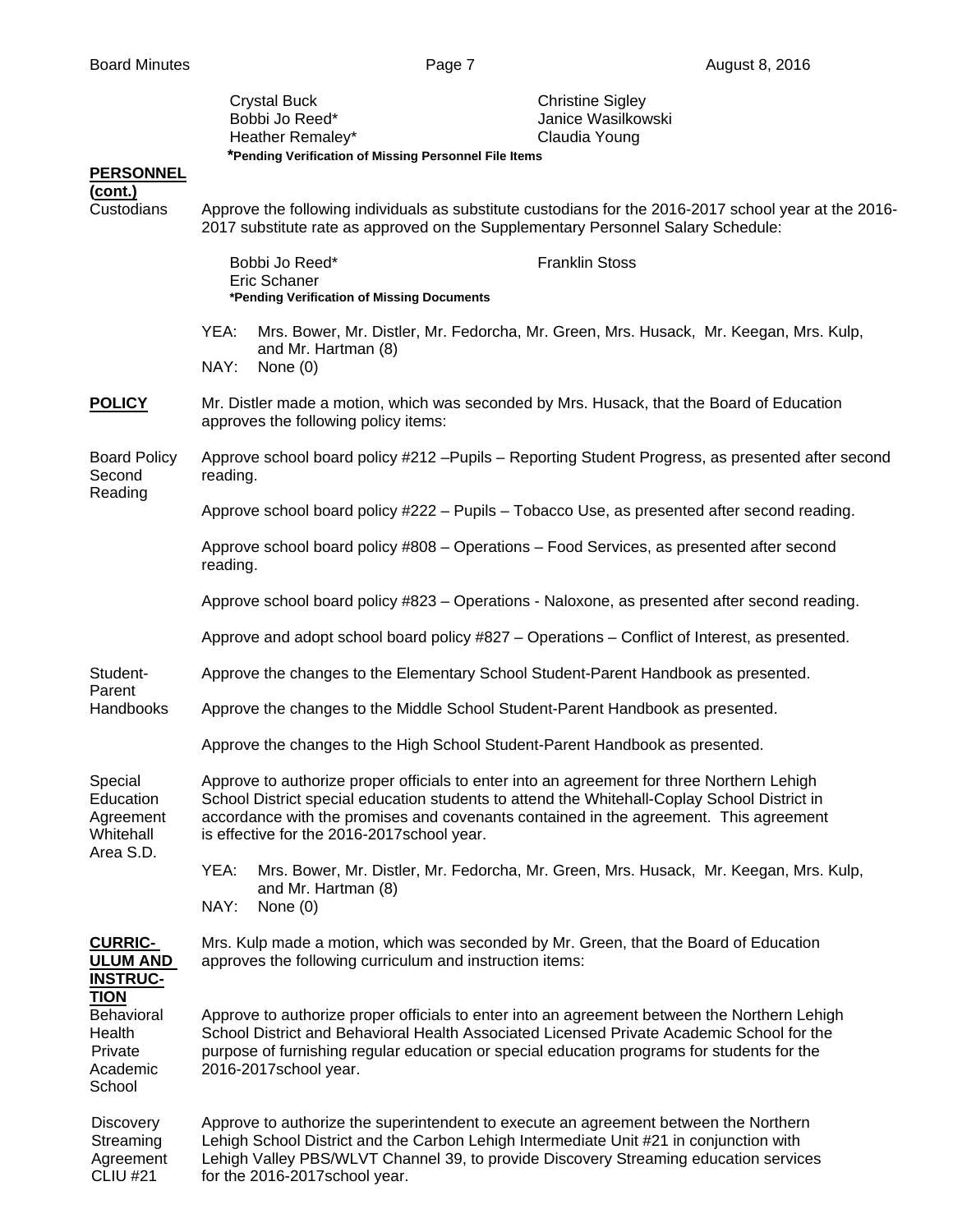**CURRIC-ULUM AND**

**Community**  Services for Children

Center for Approve to authorize the superintendent to execute a letter of agreement for the 2016-2017 Humanistic academic year with the Center for Humanistic Change, Inc. to provide Student Assistance Change Program (SAP) Liaison services. The Student Assistant Teams in our school district will use 2016-2017 these services.

**INSTRUC-** Authorize Community Services for Children to operate the Head Start Pre-K program at Peters **TION** Elementary School from September, 2016 through the end of May, 2017. The only obligation to **(cont.)** the district is to provide one classroom.

Induction Approve the following teacher as a helping teacher in the Northern Lehigh School District Program Induction Program for the 2016-2017 school year:

|      | <b>Helping Teacher</b>                                                                 | Inductee                                                                                              | Stipend                                                  |
|------|----------------------------------------------------------------------------------------|-------------------------------------------------------------------------------------------------------|----------------------------------------------------------|
|      | <b>Kimberly Filipovits</b><br>Michael Mengel<br>Amanda Beer<br>Jon Prive<br>Susan Beil | Nicole Nightlinger<br>Anthony Tulio<br>Jennifer Balliet<br>Janelle Scheckler<br><b>Ryan Stillwell</b> | \$750.00<br>\$750.00<br>\$750.00<br>\$750.00<br>\$750.00 |
| YEA: | and Mr. Hartman (8)                                                                    | Mrs. Bower, Mr. Distler, Mr. Fedorcha, Mr. Green, Mrs. Husack, Mr. Keegan, Mrs. Kulp,                 |                                                          |

NAY: None (0)

**NEW** Mr. Fedorcha made a motion, which was seconded by Mrs. Bower, that the Board of Education **BUSINESS** approves the following New Business Item:

Contract for Approve the contract for the Assistant Superintendent, Mrs. Karen A. Nicholas, as presented.

Assistant Superintend-

ent YEA: Mrs. Bower, Mr. Distler, Mr. Fedorcha, Mr. Green, Mrs. Husack, Mr. Keegan, Mrs. Kulp, 2016-2021 and Mr. Hartman (8)

NAY: None (0)

- **FINANCIAL** Mr. Fedorcha made a motion, which was seconded by Mr. Distler, that the Board of Education approves the following financial items:
- Financial Approve the Following Financial Reports: Reports General Fund month of June (Unaudited) NLMS Student Activities Account month of June (Unaudited) NLHS Student Activities and Scholarship Account month of June (Unaudited)
- List of **Approve the Following List of Bills:** Bills General Fund months of June, July & August, 2016 Cafeteria Fund month of June & July, 2016 Refreshment Stand month of June, 2016 Capital Projects months of July & August, 2016

Closing of Approve the request of the Senior High to close the following accounts due to no activity/advisors HS Accounts for the past 3-5 years. The monies will be transferred to the Student Council account.

> Band - \$14.14 Interact Club - \$1,267.08 Peer Helpers - \$255.44 **Total - \$1,536.66**

Closing of Approve the request of the Middle School to close the Market Day account due to the termination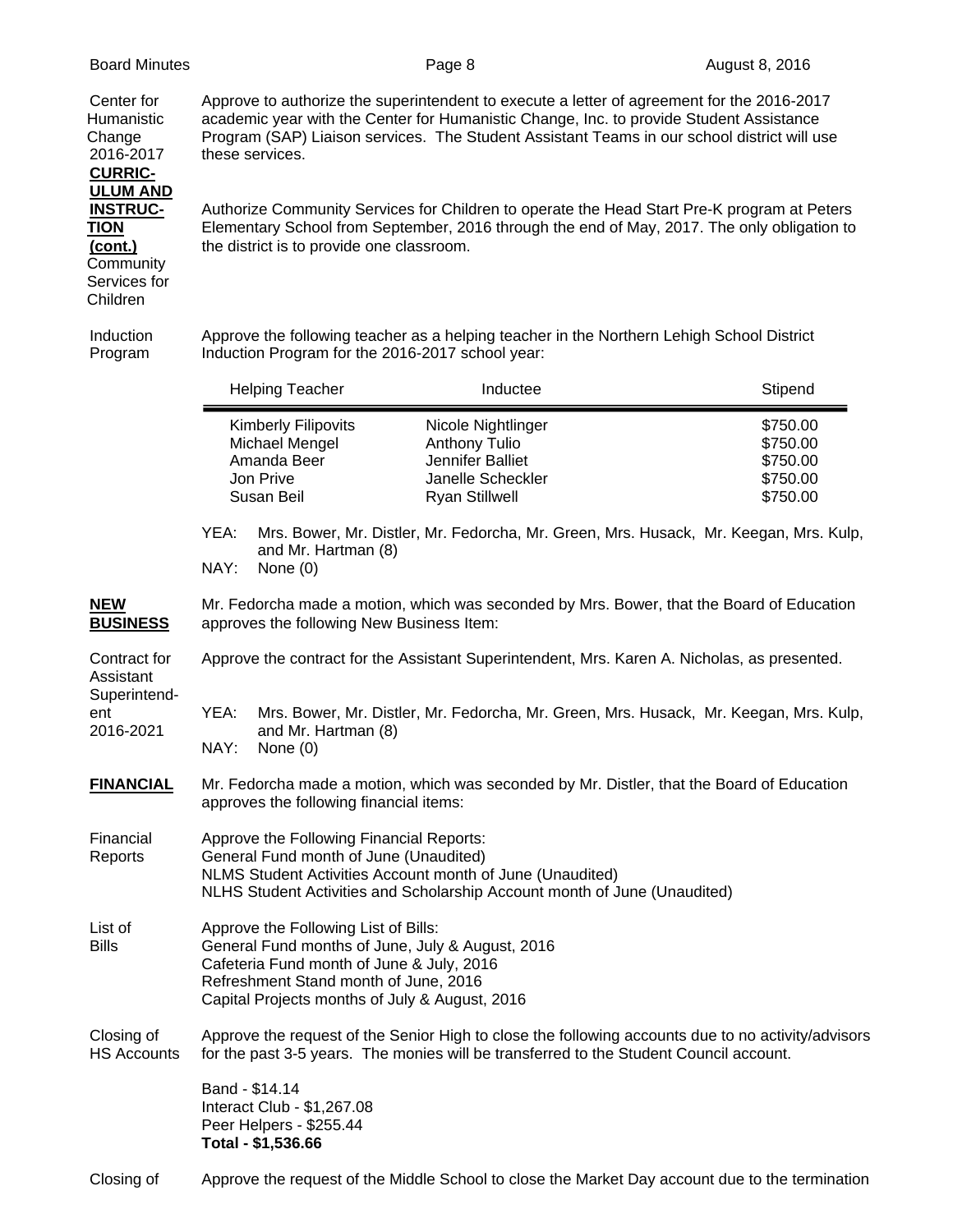Market Day of the program. The account balance is \$5,093.40 and the funds will be transferred to the Student Account Council account.

| <b>FINANCIAL</b>                                                 |                                                                                                                                                                                                                                                                                                                                                                                                                                                         |
|------------------------------------------------------------------|---------------------------------------------------------------------------------------------------------------------------------------------------------------------------------------------------------------------------------------------------------------------------------------------------------------------------------------------------------------------------------------------------------------------------------------------------------|
| <u>(cont.)</u><br>Per Capita<br>Abatements/<br>Exonerations      | Approve abatement/exoneration requests of per capita taxes, for the residents that fall within<br>the guidelines, as presented.                                                                                                                                                                                                                                                                                                                         |
| Student<br>Accident &<br><b>Athletic</b><br>Insurance<br>Carrier | Appoint Axis Insurance Company as the 2016-2017 Student Accident and Athletic Insurance<br>Carrier. The renewal rate is \$21,535.00, to include all interscholastic sports, band<br>and cheerleading. Voluntary school coverage is \$22.00 for the school time rate and \$88.00 for<br>the 24-hour rate.                                                                                                                                                |
| School<br>Dentist                                                | Approve to appoint Dr. Harry Shleifer of Broadway Family Dentistry as the school dentist for<br>the 2016-2017 school year at the quoted fee of \$1.00 per dental exam needed.                                                                                                                                                                                                                                                                           |
| School<br>Physicians                                             | Approve to appoint Dr. Nicole Sully and Dr. Amy Gourniak of Parkland Family Health Center<br>as school physicians for the 2016-2017 school year. The fee for grade level physicals will be<br>\$20.00 per physical needed. Consultant services will be provided at no charge.                                                                                                                                                                           |
| Summer<br><b>Band Camp</b>                                       | Approve to employ Nurse Tracy Hoffman, at a rate of \$30.00 per hour; 2.5 hours/day, from<br>August 15-19, 2016. Approve to employ Instructional Assistant, Robin Blocker, at a rate of<br>\$11.99 per hour, 2.5 hours/day, from August 15-19, 2016.                                                                                                                                                                                                    |
| Altronics<br>Security<br>System<br>2016-2021                     | Approve a five year service agreement (July 1, 2016 - June 30, 2021) with Altronics Security<br>Systems for monitoring of burglar alarm systems and recorded openings/closings for the 4<br>district school buildings and field house. Total cost for service for the 2016-2017 school year<br>is \$2,937.50, for 2017-2018 is \$3,025.50, for 2018-2019 is \$3,116.25, for 2019-2020 is<br>\$3,209.75 and for the 2020-2021 school year is \$3,306.00. |
| Epic Health<br>Services, Inc.<br>Agreement<br>2016-2017          | Approve to authorize proper officials to enter into an agreement between the Northern<br>Lehigh School District and Epic Health Services, Inc. for the purpose of providing Behavior<br>Analytic Services for the 2016-2017 school year at a cost of \$120/hour for PhD and Clinical<br>Director Services, and \$95/hour for Master's Level Services.                                                                                                   |
| <b>Award Hot</b><br><b>Water Heater</b>                          | Award the bid for the field house hot water heater to L&R Associates at a cost of \$39,200.<br>This project was budgeted in the 2016-2017 general fund budget.                                                                                                                                                                                                                                                                                          |
| Bid                                                              | YEA:<br>Mrs. Bower, Mr. Distler, Mr. Fedorcha, Mr. Green, Mrs. Husack, Mr. Keegan, Mrs. Kulp,<br>and Mr. Hartman (8)<br>NAY:<br>None $(0)$                                                                                                                                                                                                                                                                                                              |
| <b>INFOR-</b><br><b>MATION</b>                                   | Minutes of the Carbon Lehigh Intermediate Unit #21 Board of Directors meeting held on May 16,<br>2016 and June 20, 2016 were distributed.                                                                                                                                                                                                                                                                                                               |
|                                                                  | Minutes of the Lehigh Carbon Community College Board of Trustees meeting held on May 16,<br>2016 and June 2, 2016 were distributed.                                                                                                                                                                                                                                                                                                                     |
|                                                                  | Minutes of the Lehigh Career & Technical Institute Joint Operating Committee meeting held on<br>May 25, 2016, were distributed.                                                                                                                                                                                                                                                                                                                         |
| <b>RECOGNI-</b><br>TION OF                                       | Mr. Michael Meyers living in Walnutport and owning property in Slatington, expressed concerns<br>over not being able to rent his houses, due to high taxes. He stated that we are the most                                                                                                                                                                                                                                                              |
| heavily<br><b>GUESTS</b>                                         | taxed school district in Lehigh County. He voiced unease about the teachers paying into<br>political action committees. He stated that in the 2013-2014 election year, PSEA raised \$3.2<br>million for political action committees. He noted that the union dues collected can be directed                                                                                                                                                             |